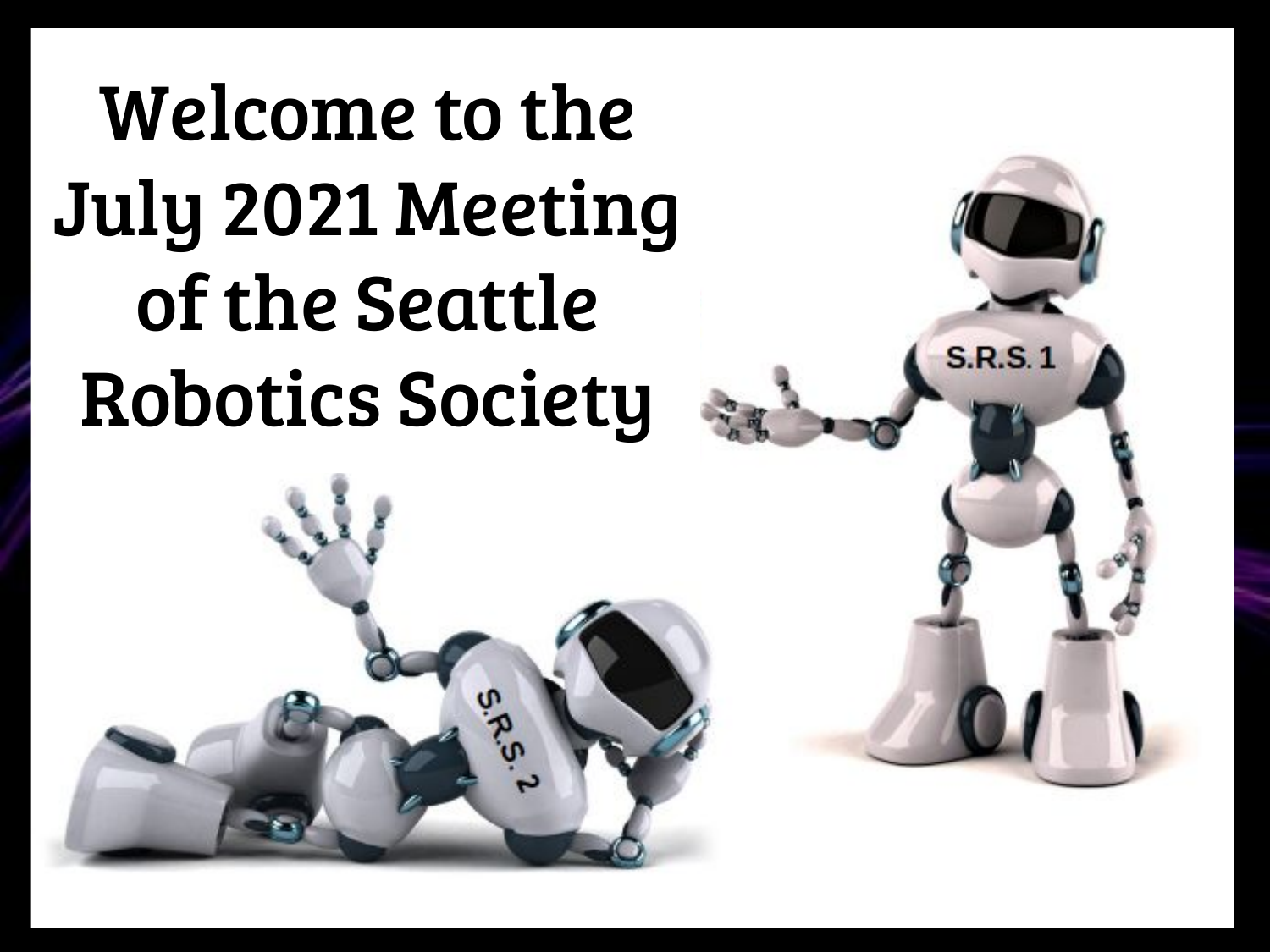

#### Video Provided by Zoom



- **● We are now recording meetings and posting them to Youtube.**
- Please mute your microphone unless you have something to share.
- Send info to share & capture into the Zoom Chat.
- We will follow the typical agenda.
- Suggestions and ideas are welcome.

10AM - Welcome Club Business Events of Note Today's and future Presentations Robothon Updates SRS Robot Kits **Round-the-Virtual Room ←** Save your sharing for here Other items --Short break (~10 mins) Presentation **Conclusion** Optional workshop (unhosted)



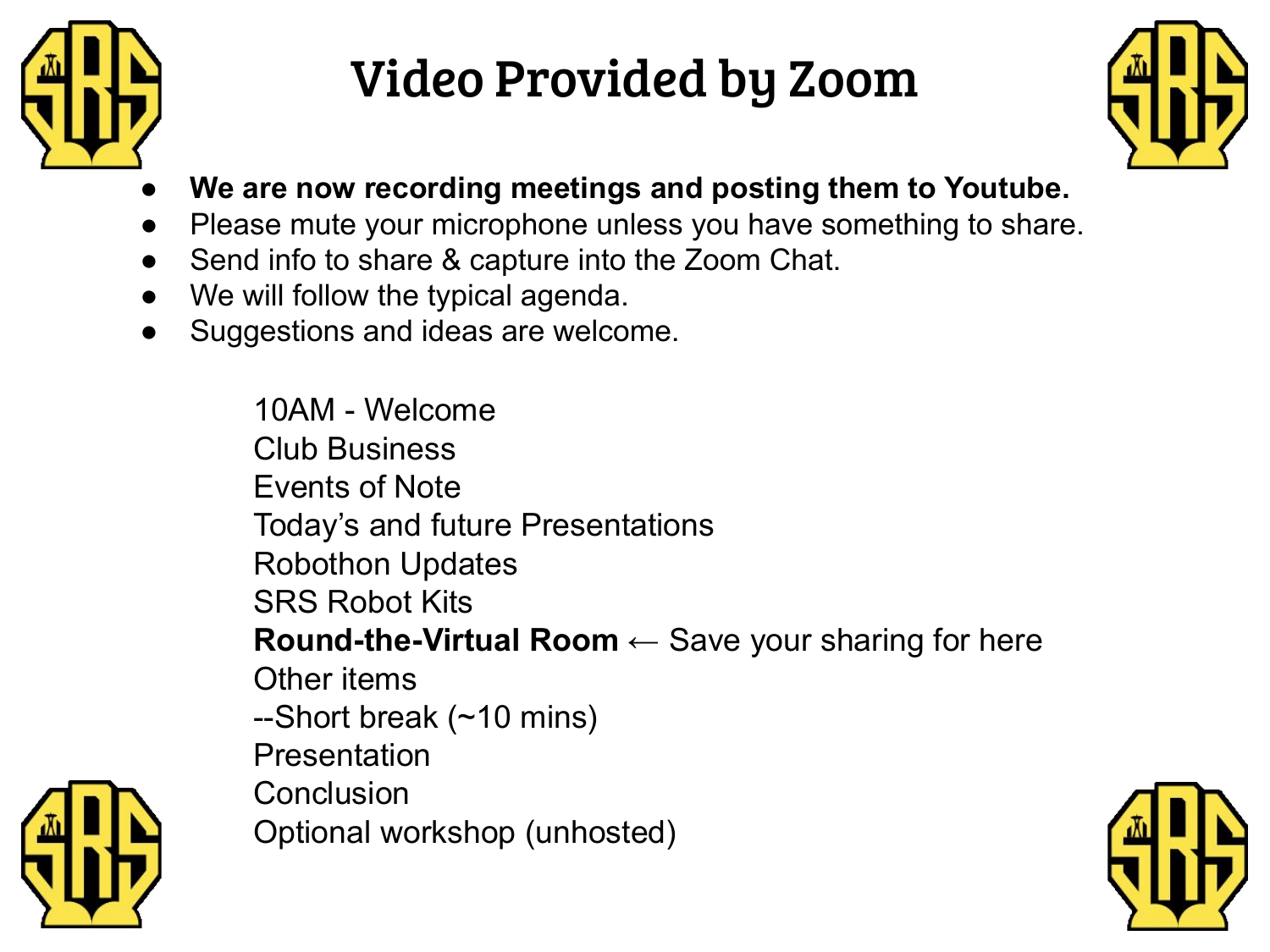

Sharing Info and Links



Use the ZOOM Chat to ask questions, make comments, capture links, and any other information you wish to share during and after this meeting.



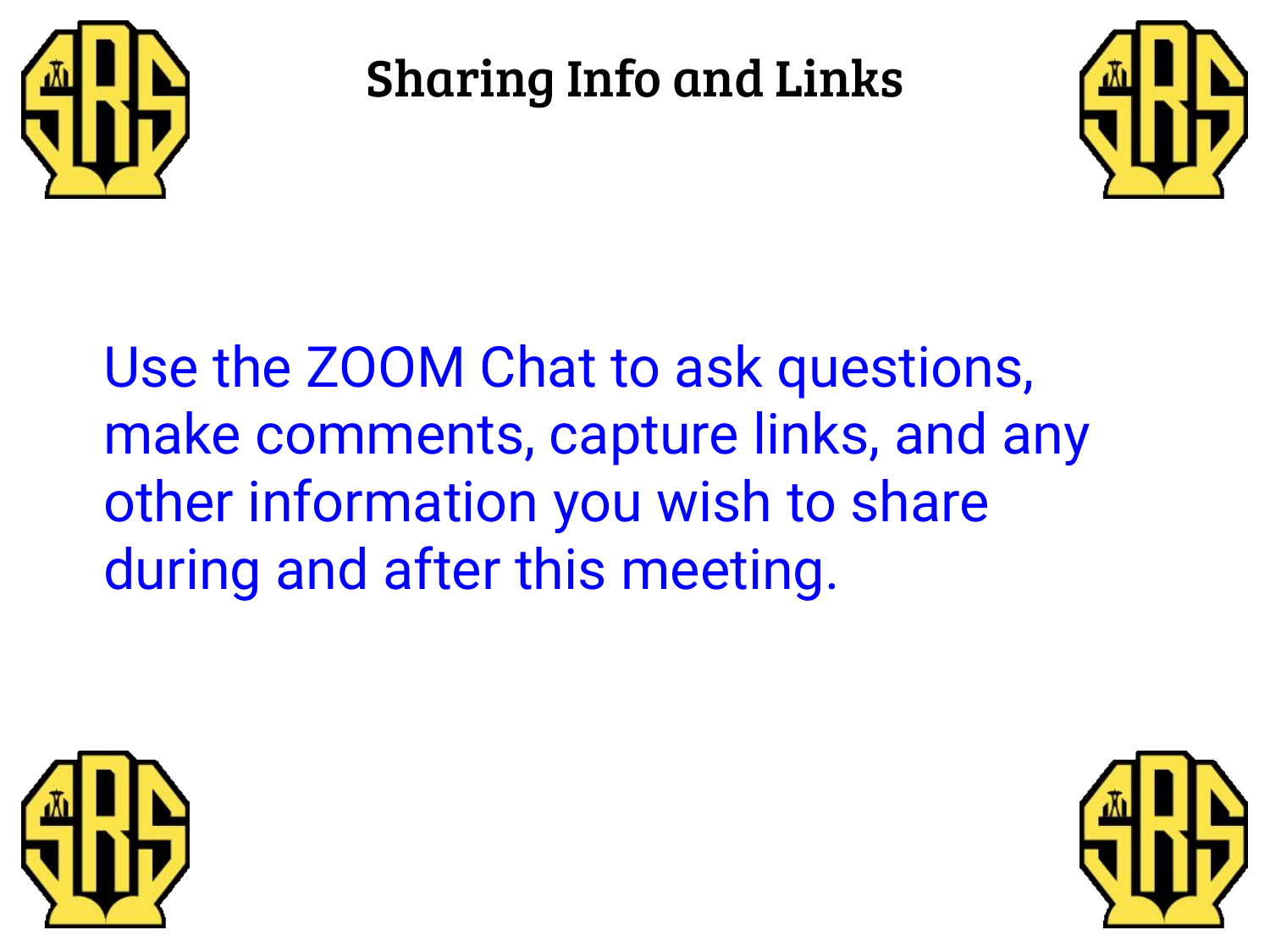

# **Club Business**



FIRST Washington should select a new location in the fall (~Oct). Probably between Kent and Tacoma. Somewhere around that time our in-person meetings should start in their new facility.

The Robothon, SRS Meeting, and FIRSTWA equipment is in storage for now.



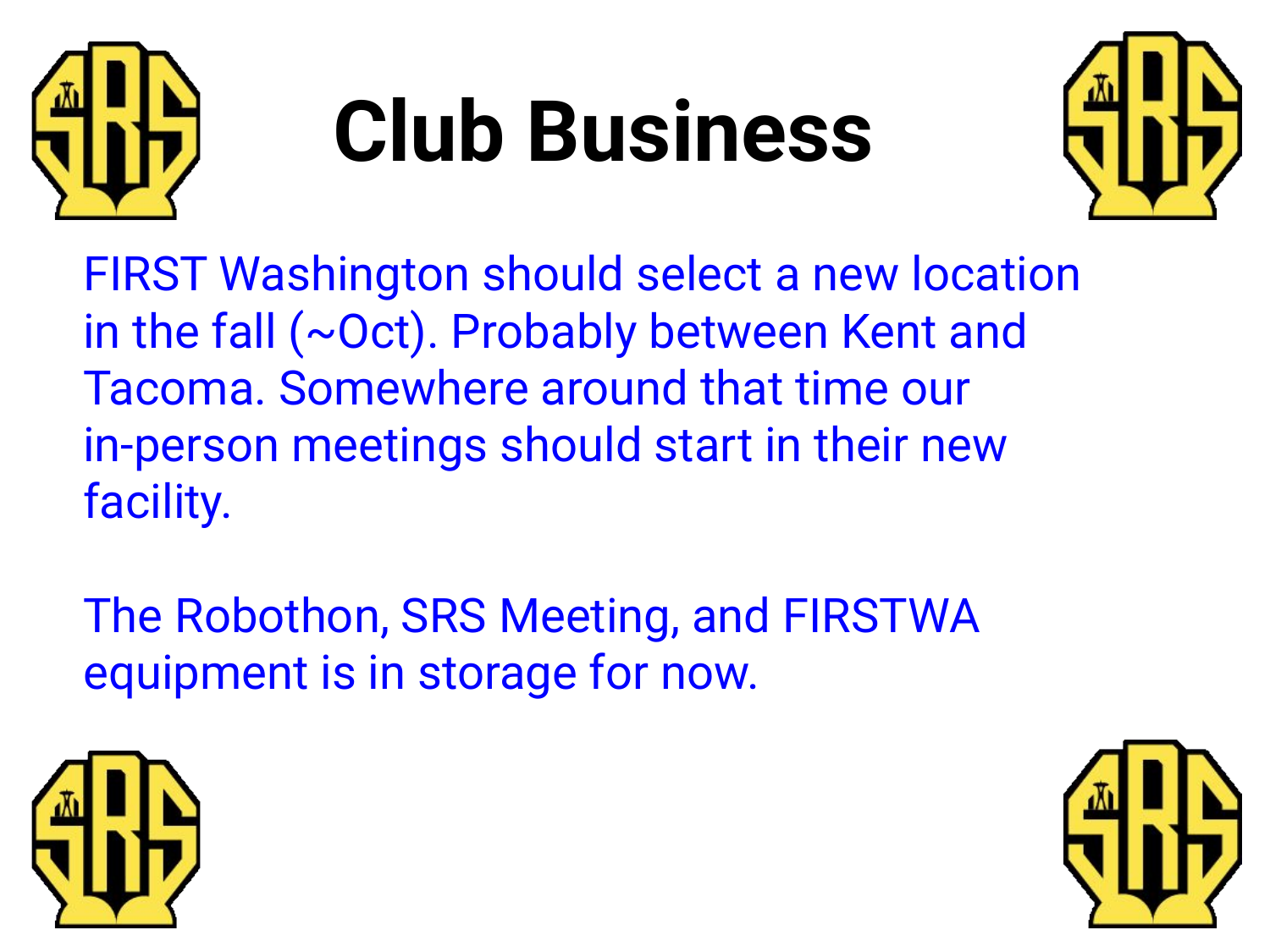



Online access to our meetings will likely continue once we start gathering in-person. This will increase the meeting setup and logistics considerably so I will need assistance from 1-2 people at the meetings to run the equipment (computers, cameras, etc.).

Can I count on you all? Contact me at **SRS email.**



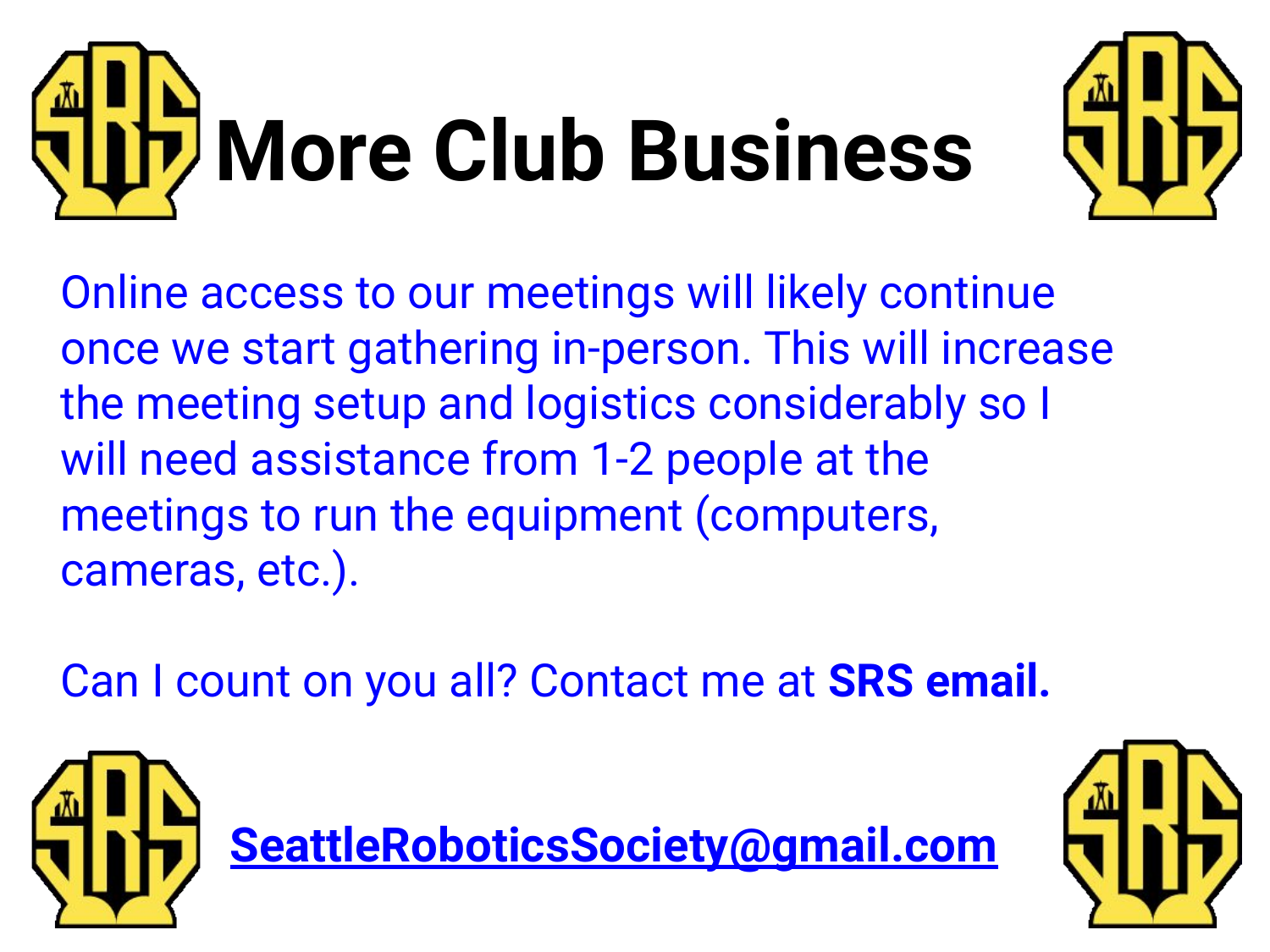

#### Kids Robotics Classes **SRS Community Outreach**



Steve Kaehler will be doing a weekly robotics class I'll be teaching kids at a church in Burien We've moved on to Elegoo Smart Robot Car V4.0 kits

Steve K. & Jim K have been asked to do classes at SCS We'll use their Parallax Basic Stamp2 Boe-Bot kits Kids will assemble & program their robots Anyone is interested in assisting, contact us at SRS email.







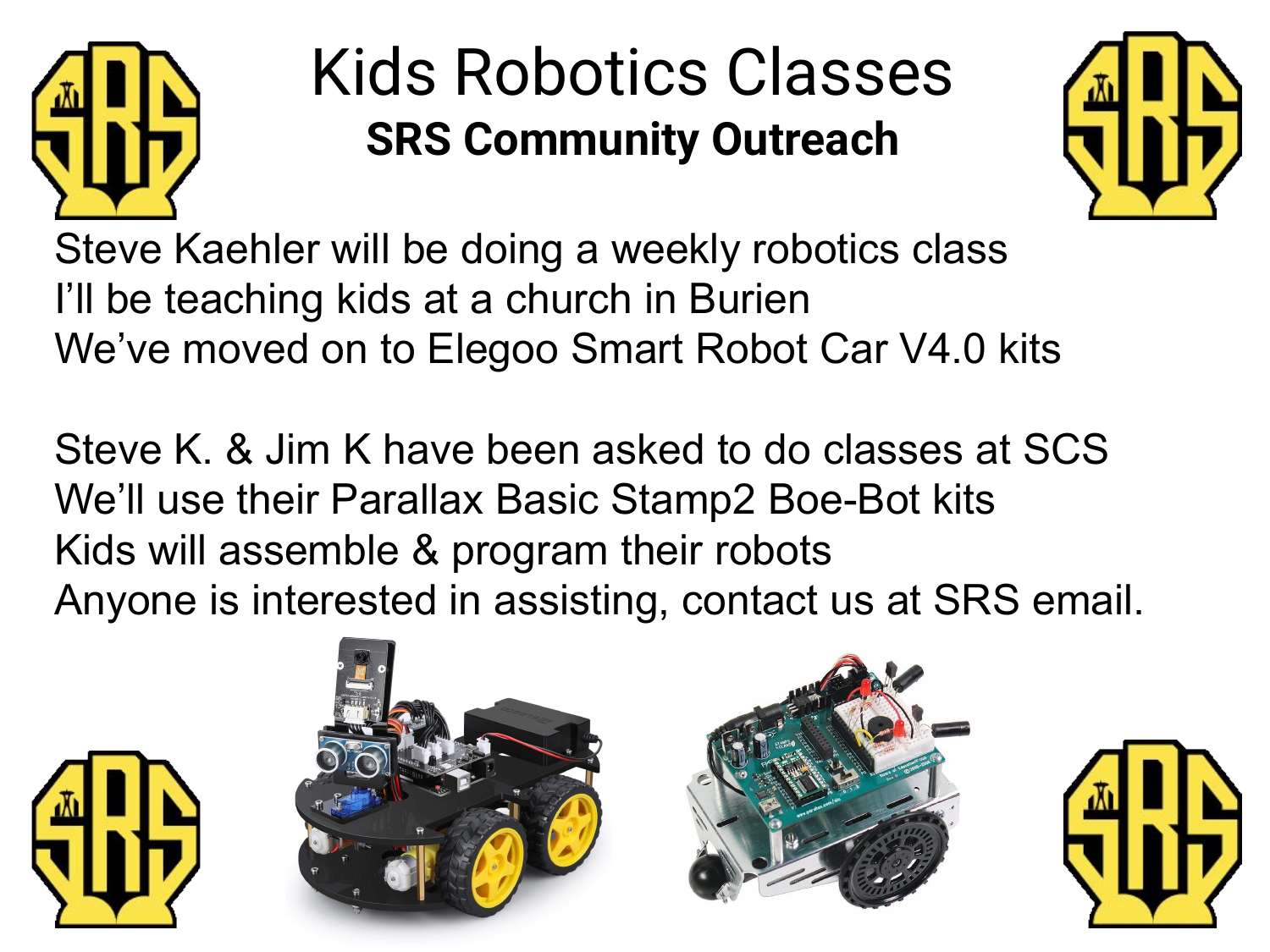



The SRS website is getting a major upgrade

Adding an improved "Getting Started" section. Need suggestions for videos, tutorials, kits, your suggestions, guidance, etc. that might help: 1) Very beginners with no experience 2) Some experience but need guidance 3) Moderately technical (Mech/Elect/SW Engrs.)





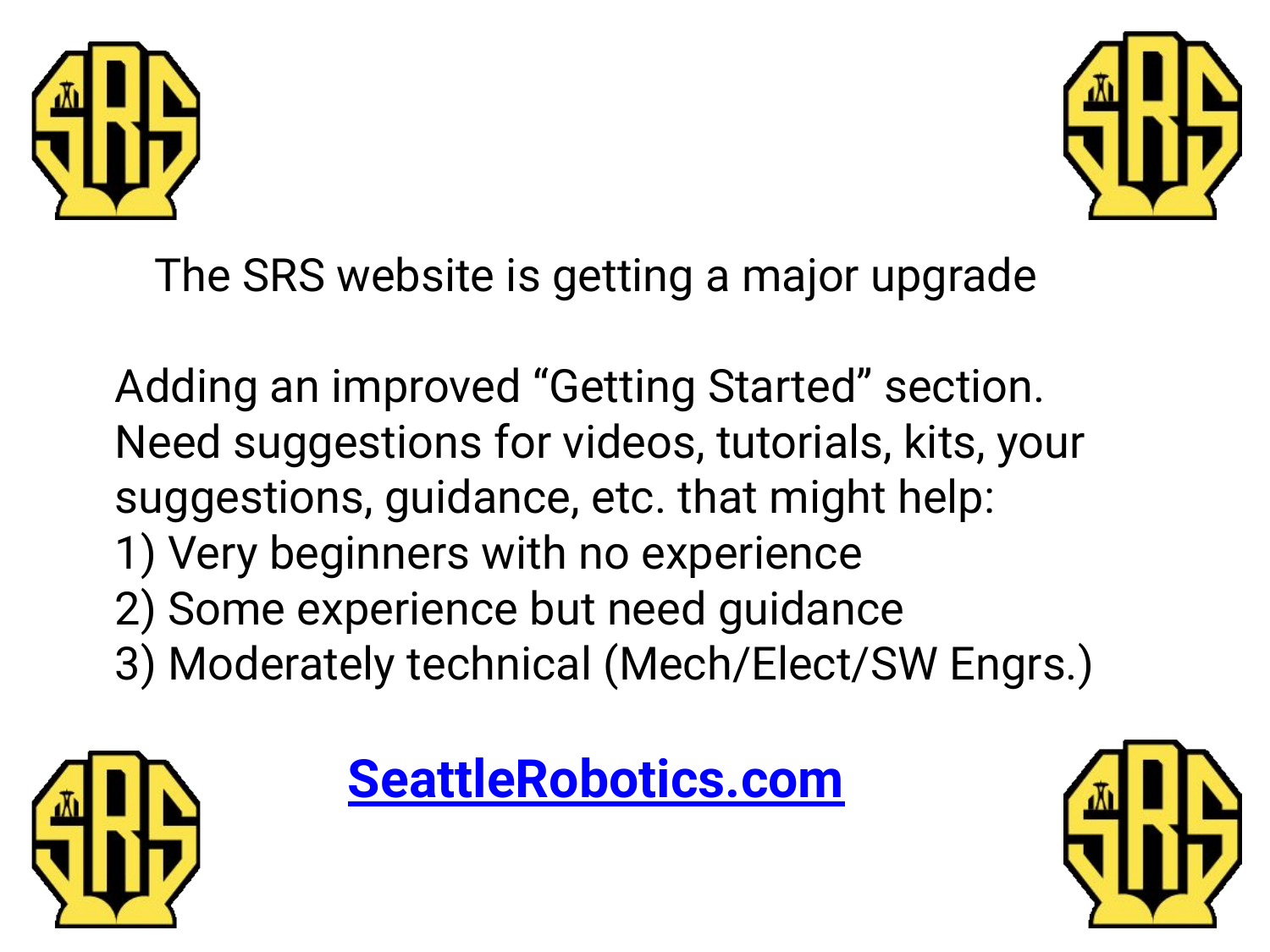#### Presentation Coming Up Shortly... **Zheng Lei -** FreeCAD Developer Using FreeCAD to design Robots & other Interesting things

### **FreeCAD** Your own 3D parametric modeler





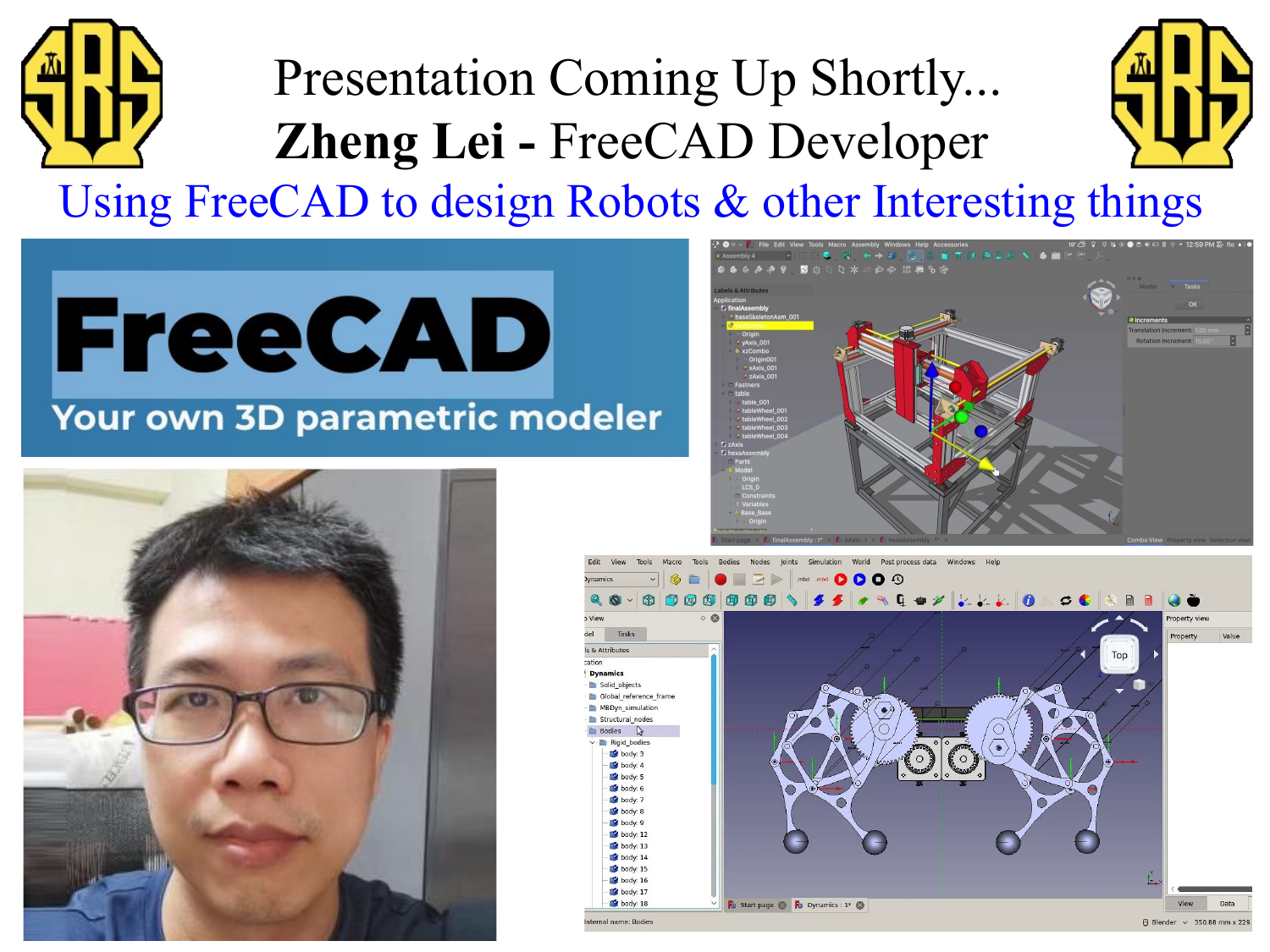



#### **Please Solicit Presenters**

- Invite online presenters from anywhere in US.
- International presenters possible w/alt. mtg time.
- Include the SRS email address in the cc: line.
- Send out as many requests as you can.
- Consider presenting on your projector.
- Consider leading a facilitated topical discussion.

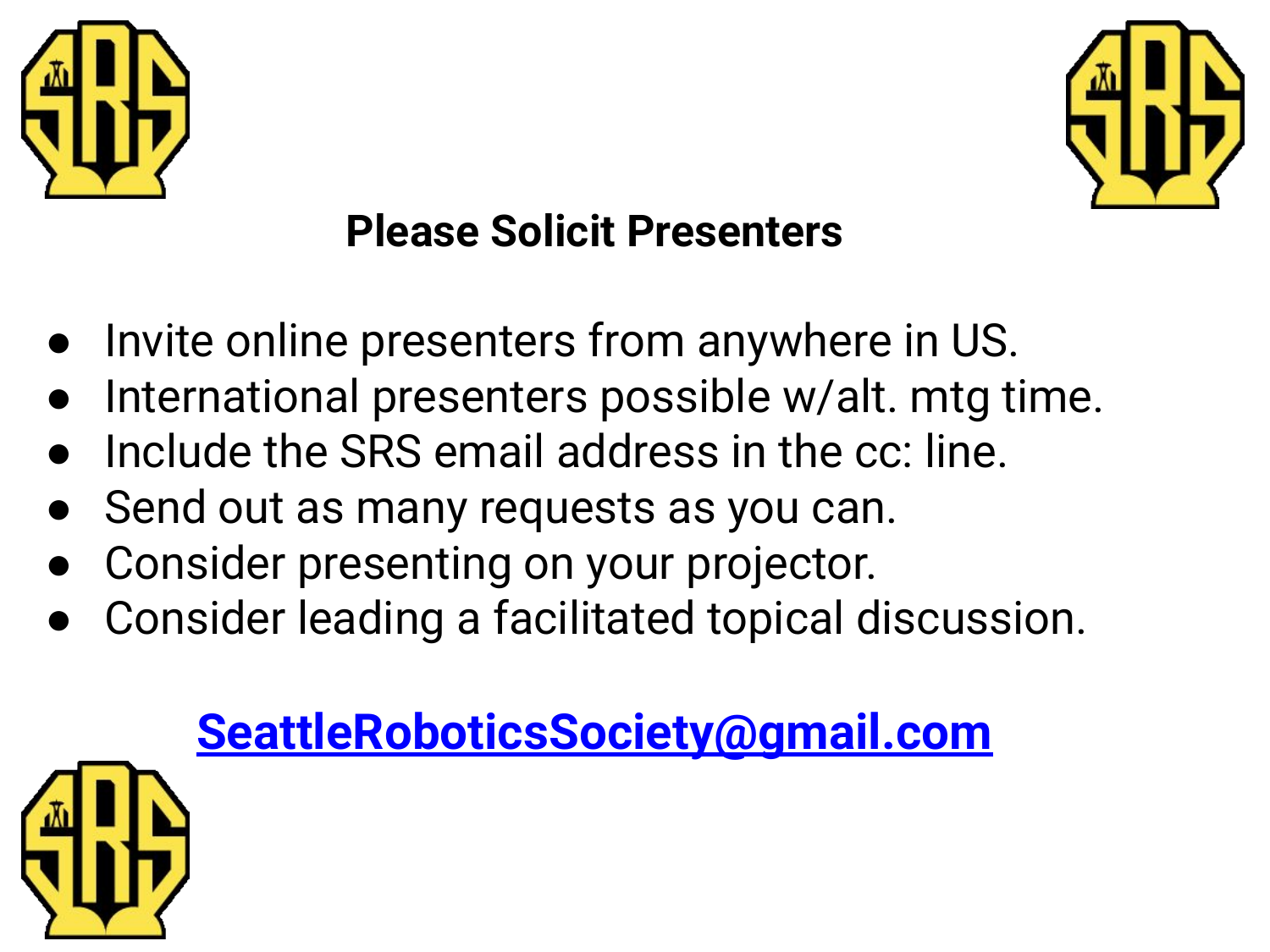



Coming Presentations are posted on SRS Homepage

We're always interested in ideas, suggestions, feedback, on/for presentations & help to arrange them. Talk to people. Invite them to speak. Send me contact info for actual scheduling.

Feb 2022 will be a one-time afternoon meeting 3-5pm PDT to accommodate a presenter from Japan.



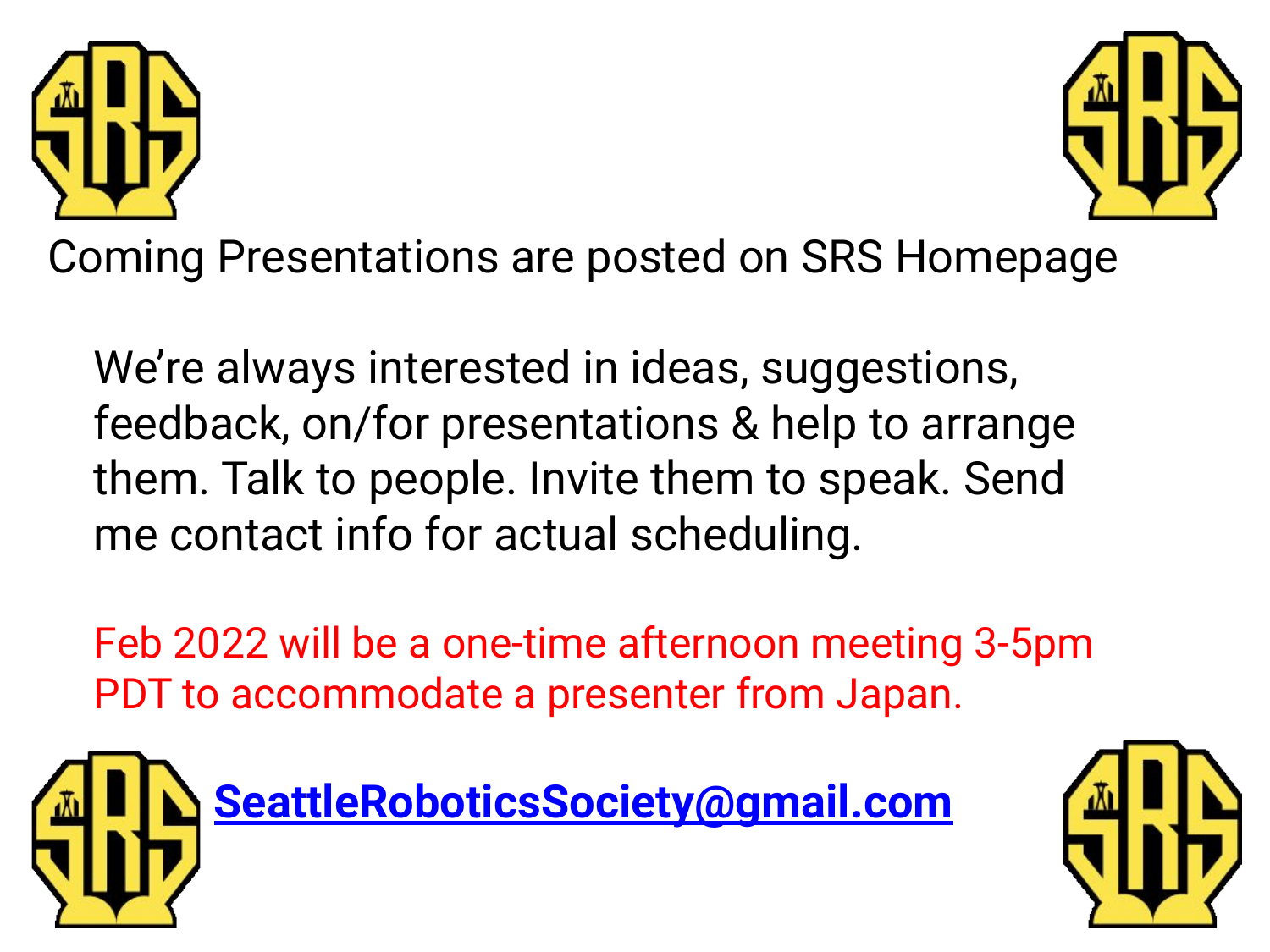

## 2021-2022 Presentation Plan



- July O/L, Zheng Lei: FreeCAD and Robotics
- Aug O/L, DPRG RoboColumbus contest starting ~10:30 PDT
- Sep O/L, Josh Pieper: Founder of mjbots Robotic Systems
- Oct O/L, Nicholas Fragale, Rover Robotics
- Nov O/L, Jennifer Buehler: Hetero. Multi-Robot Sys.
- Dec O/L, Can Altineller: ROSRider and FXIMU boards
- Jan O/L, Miro Voellmy: ExoMy 3D Printed Mars Rover
- Feb O/L, Yukata Kondo: ROS2 Robots & Manipulators
	- Special, One-Time Meeting Adjustment**: 3-5pm PST**
- Mar O/L, James Newton: Dexter Robot Arm
- Apr O/L, Facilitated Discussion, Topic TBA
- May O/L, presentation: open
- June O/L, presentation: open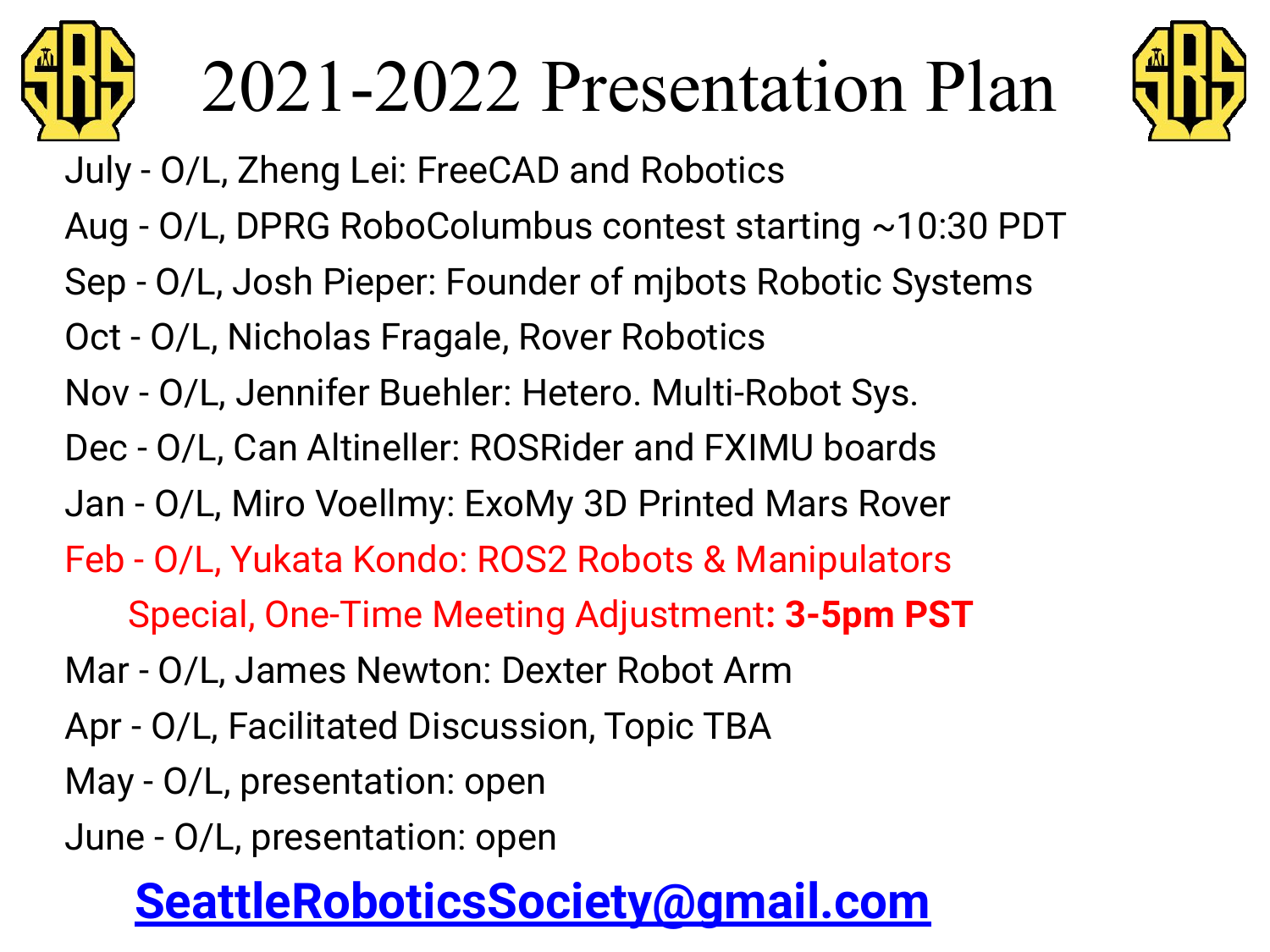

Special Thank You to Robert Kellogg for feeding us lots of presenter suggestions!!



- Aug O/L, DPRG RoboColumbus contest starting ~10:30 PDT
- Sep O/L, Josh Pieper: Founder of mjbots Robotic Systems
- Oct O/L, Nicholas Fragale, Rover Robotics
- Nov O/L, Jennifer Buehler: Hetero. Multi-Robot Sys.
- Dec O/L, Can Altineller: ROSRider and FXIMU boards
- Jan O/L, Miro Voellmy: ExoMy 3D Printed Mars Rover
- Feb O/L, Yukata Kondo: ROS2 Robots & Manipulators
	- Special, One-Time Meeting Adjustment**: 3-5pm PST**
- Mar O/L, James Newton: Dexter Robot Arm
- Apr O/L, Facilitated Discussion, Topic TBA
- May O/L, presentation: open
- June O/L, presentation: open

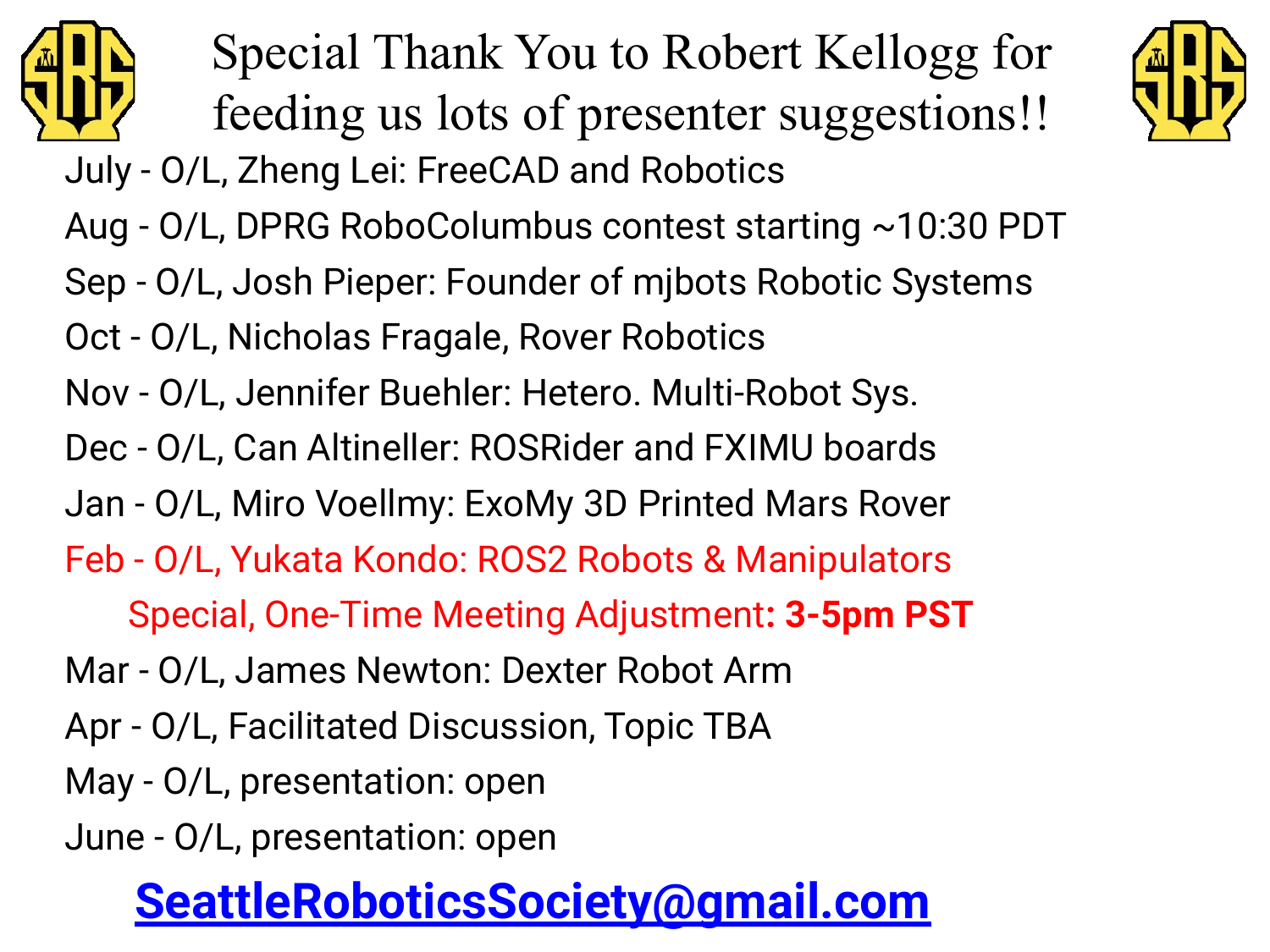### Open Discussion Forums Could be Used to Fill Some Time before VRE



- 1. What About the Growing Skills Shortage?
- 2. Medical Diagnosis by Computers Instead of Doctors?
- 3. Interesting Robot Sensor Technologies
- 4. Robot Mobility Systems (Locomotion technologies)
- 5. Virtual/Augmented Reality
- 6. Autonomous Vehicles
- 7. Electric Vehicles & Technology
- 8. Other Topic ideas to email below:





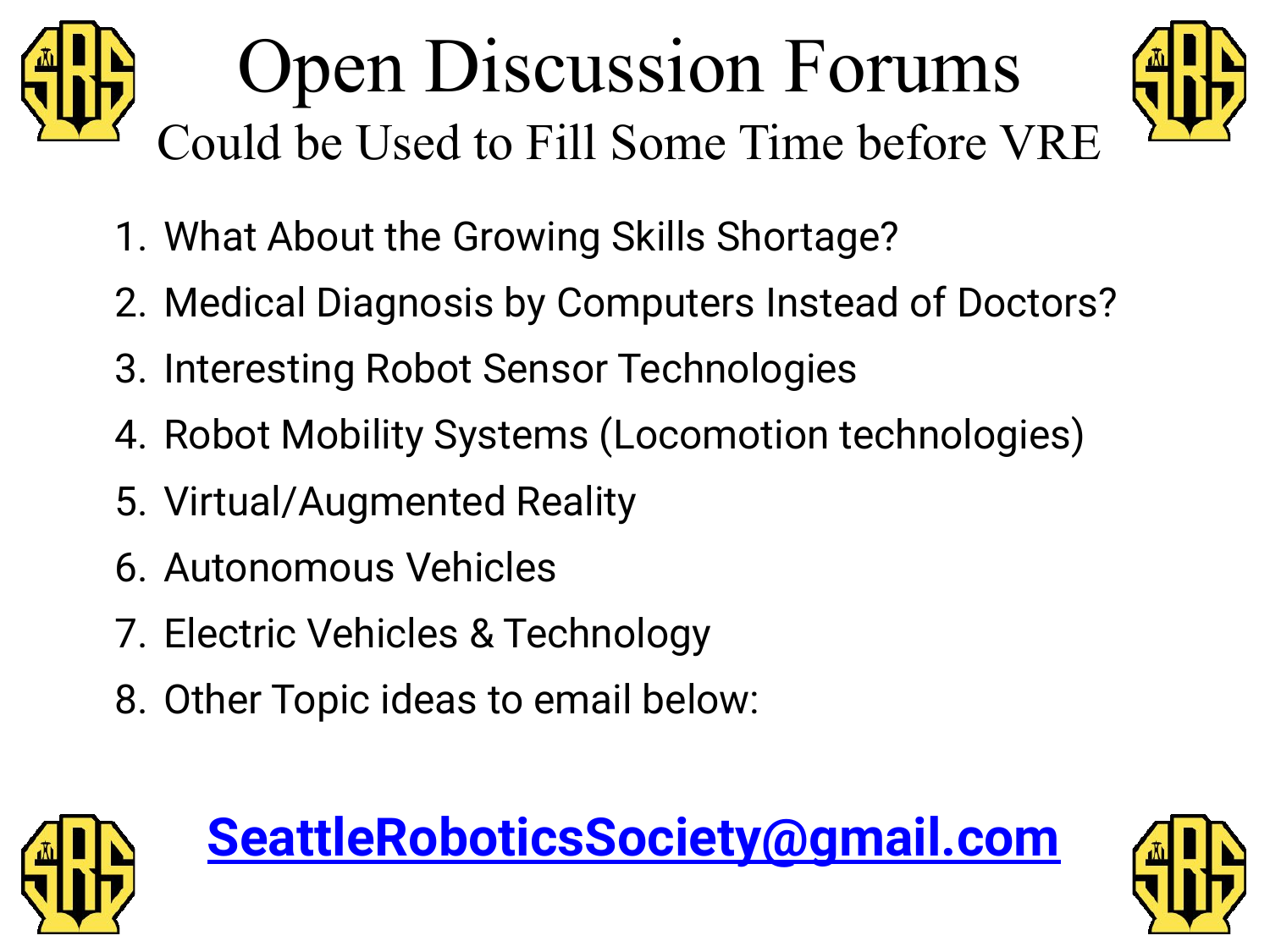





 Lloyd Donna Bob Rob Dave Virtual Robothon Exhibition debrief Was July 10th Noon~3pm PDT 2nd Event planned for October

[Robothon.org](http://www.robothon.org)

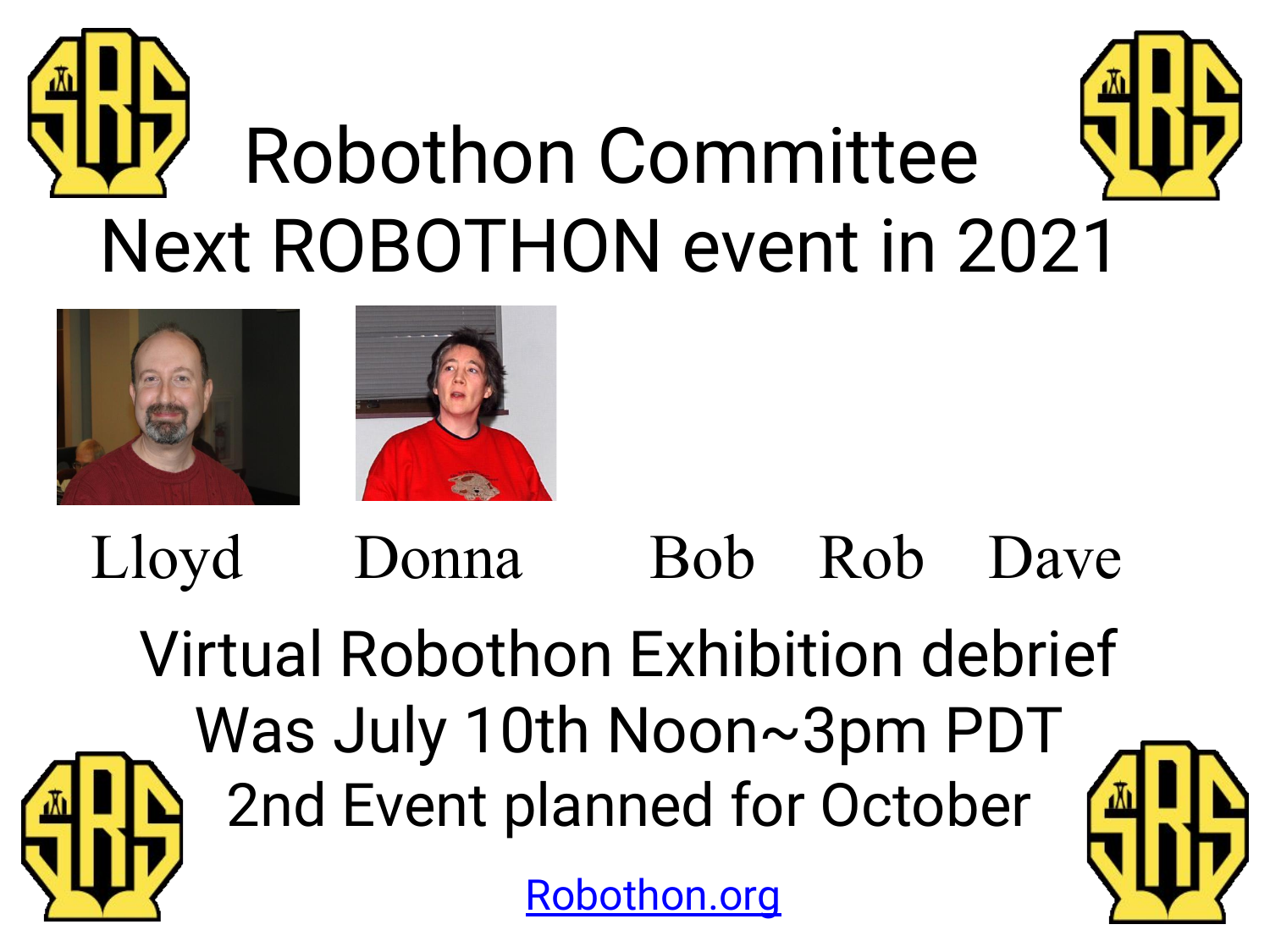



**[dprg.org](https://www.dprg.org/)**



Contest Starts at 10:30 We'll tune in during our meeting instead of presentation

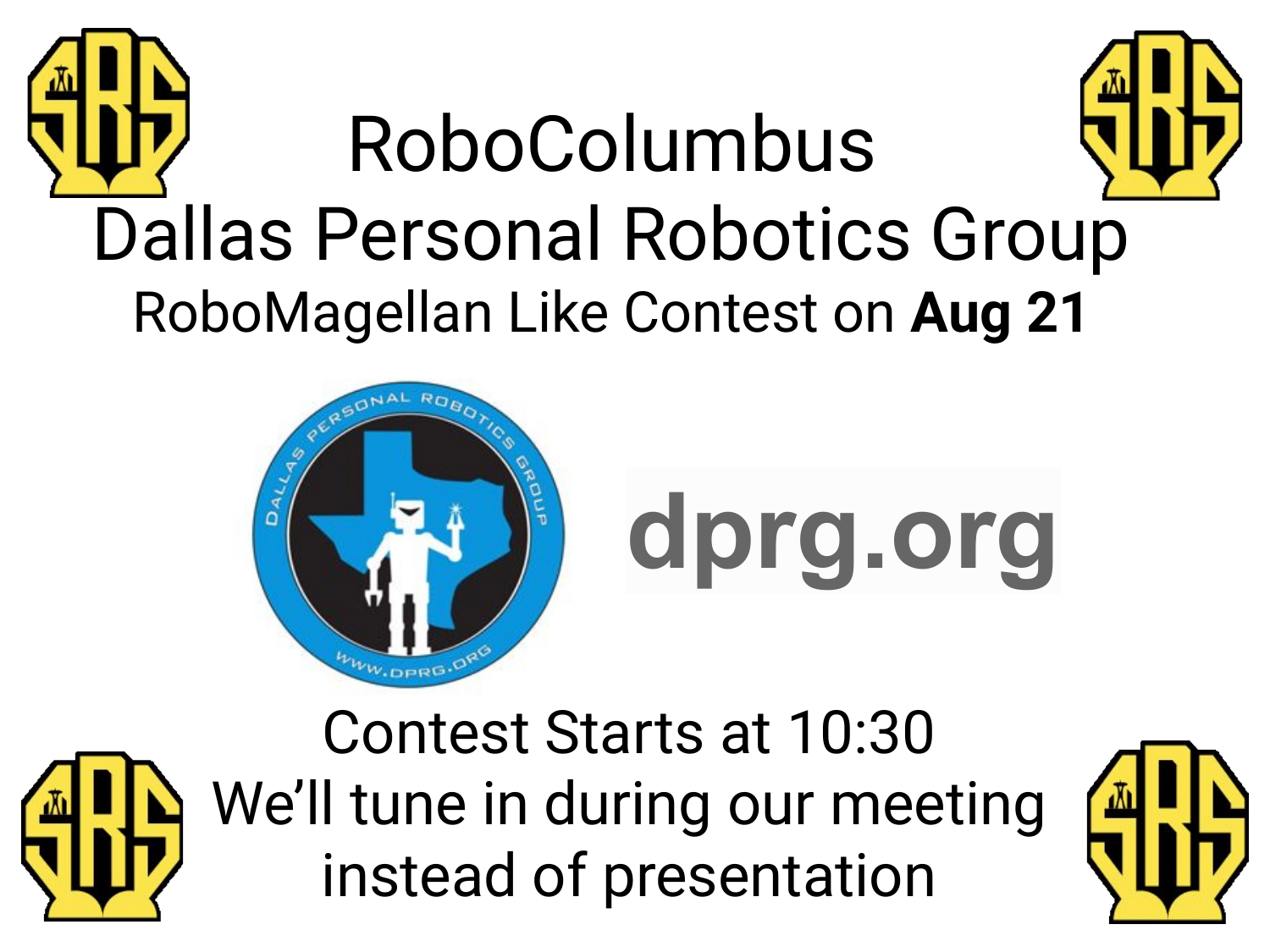#### Interested in Purchasing a Workshop Robot Kit? **Arduino UNO-based**

Kits can be ordered for purchase for **\$125** cash, check, or card (preferred). Need to arrange meeting to pay & for delivery.

Please use your kit(s) to support club activities and contests. Come to the workshops. Bring your robot to future meetings.





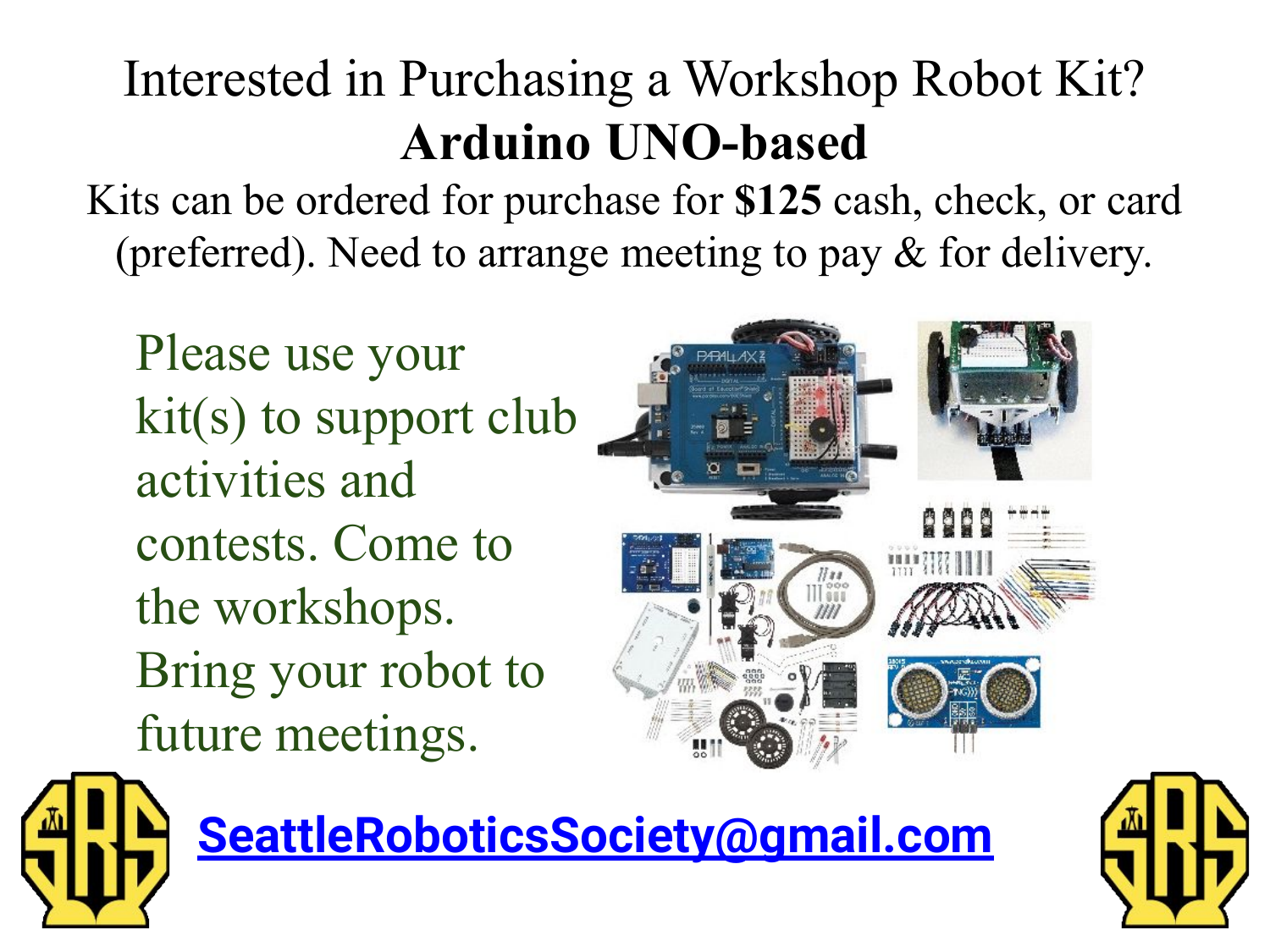#### Interested in Purchasing a Workshop Robot Kit? **Parallax Propellor Chip-based**

Kits available for purchase for **\$135** cash, check, or card (preferred). Need to arrange meeting to pay & for delivery.

Please use your  $kit(s)$  to support club activities and contests. Come to the workshops. Bring your robot to future meetings.





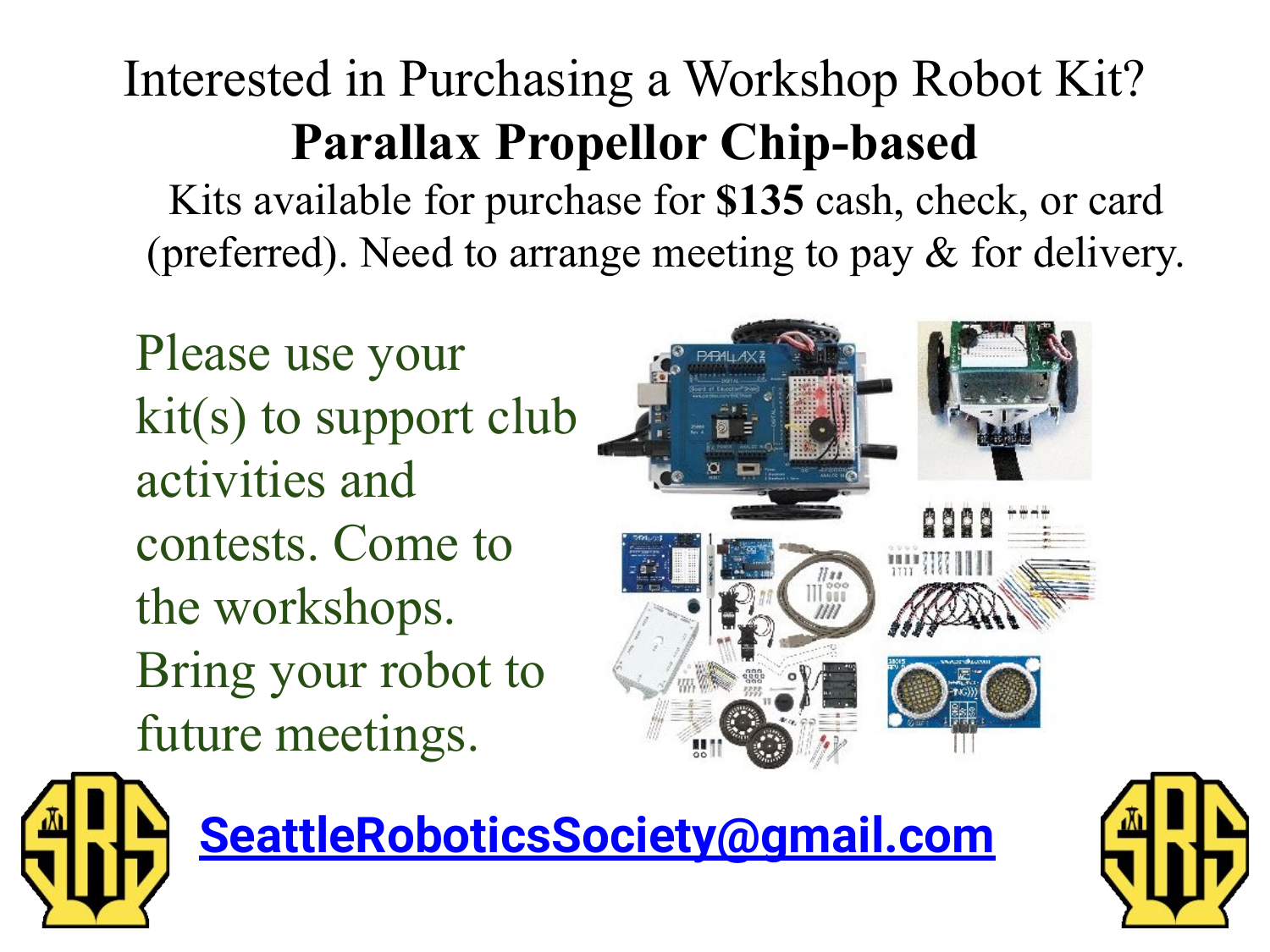



### **Virtual Robot Discussions/Workshops**

- The ZOOM meeting can continues as long as there's interest.
- They can happen monthly, following the regular meeting.
- We'll continue to host them for as long as folks are interested.
- **Workshops will NOT be recorded.**



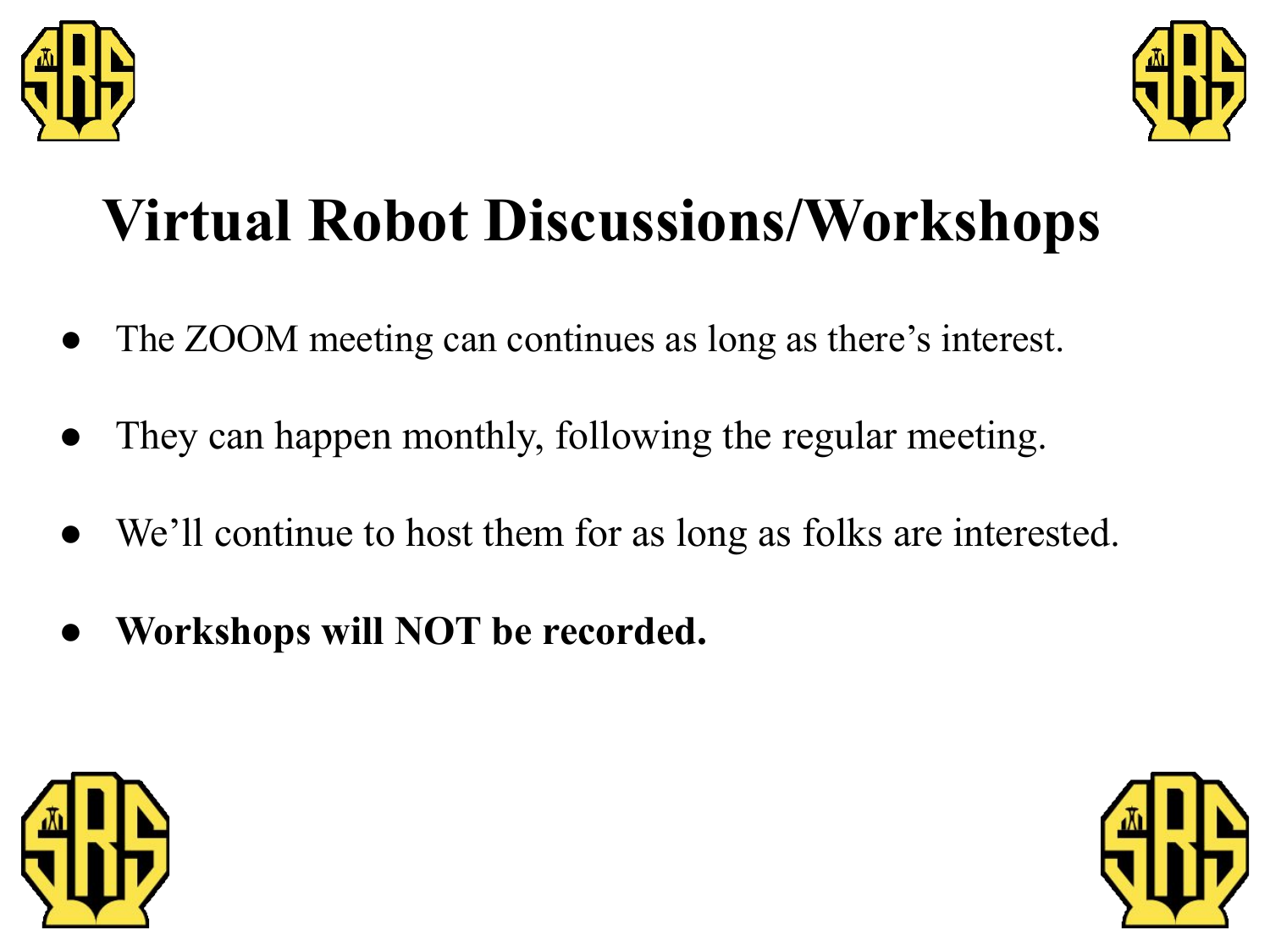

## **Round-the-Web** Have Something to Share?



- $\triangleright$  Who has something to share?
- $\triangleright$  Wrap up R-the-W by 10:55-11:00 PDT
- $\geq 10$ min break before presentation

#### ➢ **Presentation**

- $\triangleright$  Final questions and information
- $\triangleright$  Meeting adjourned
- $\triangleright$  Virtual Workshop this month?



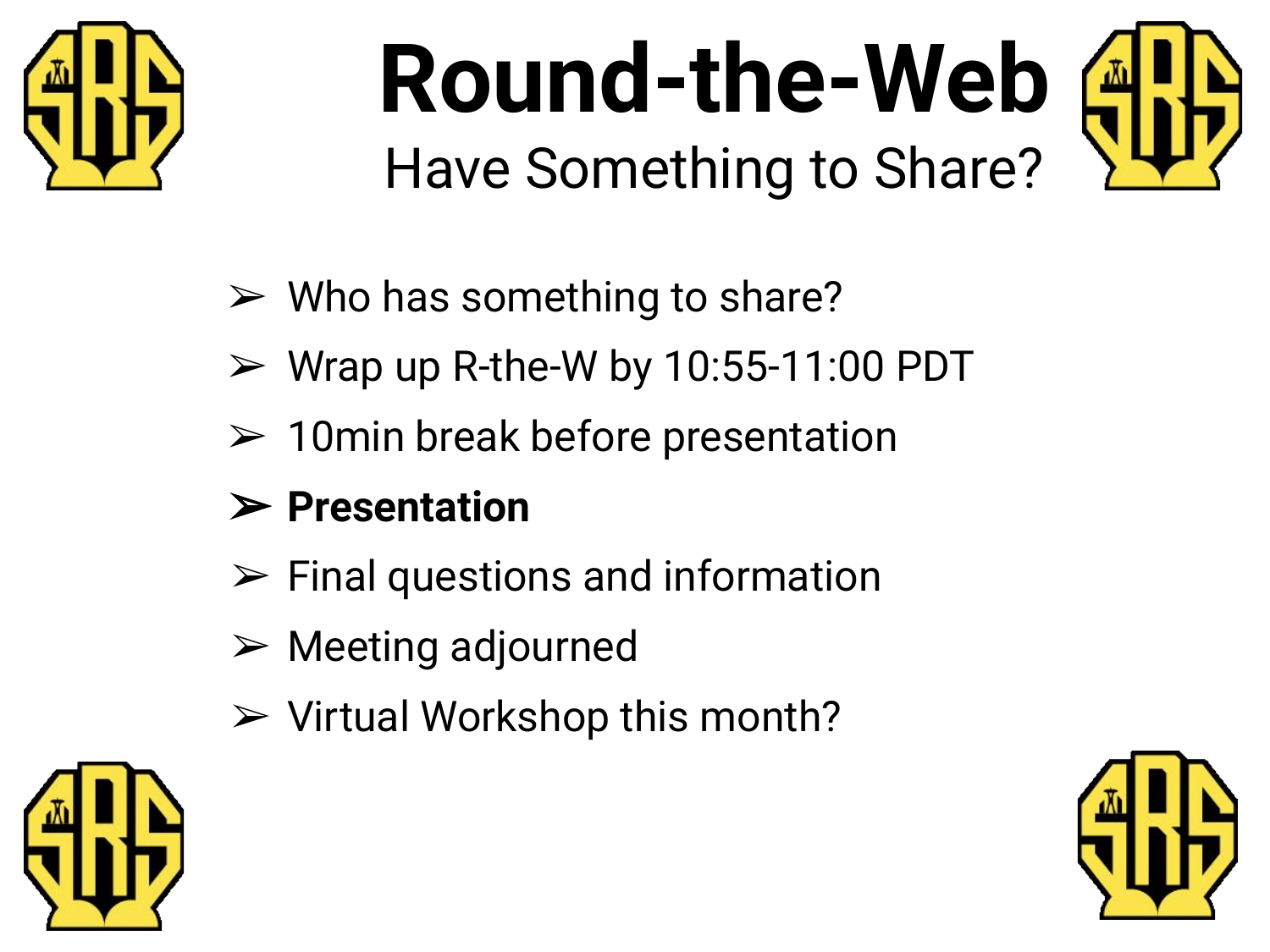



➢Same ZOOM link next month

➢Meeting recordings will be posted to website soon.

 $\triangleright$  Check SRS website for upcoming meeting details

➢Help us find presenters:

○ [SeattleRoboticsSociety@gmail.com](mailto:SeattleRoboticsSociety@gmail.com)

➢Send meeting feedback to:

○ [SeattleRoboticsSociety@gmail.com](mailto:SeattleRoboticsSociety@gmail.com)

➢**Thank you for sharing in the Chat!**



➢The presentation is coming in about **10 minutes**